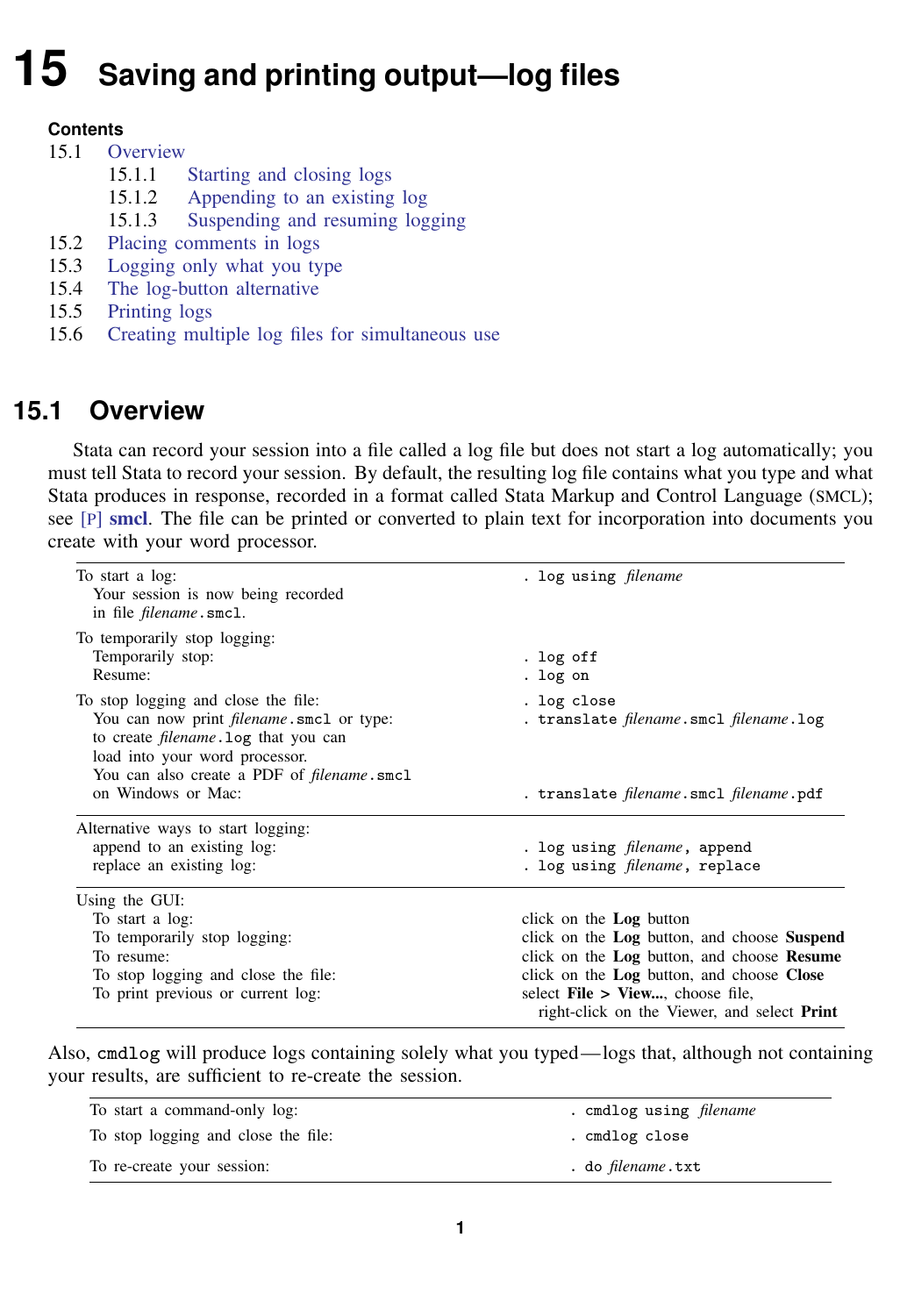## <span id="page-1-0"></span>**15.1.1 Starting and closing logs**

With great foresight, you begin working in Stata and type log using session (or click on the Log button) before starting your work:

. log using session

| name:<br>log type: smcl | <unnamed><br/>log: C:\example\session.smcl<br/>opened on: 17 Mar 2021, 12:35:08<br/>. use https://www.stata-press.com/data/r17/census5<br/>(1980 Census data by state)</unnamed> |         |           |      |      |
|-------------------------|----------------------------------------------------------------------------------------------------------------------------------------------------------------------------------|---------|-----------|------|------|
|                         | . tabulate region [fweight=pop]                                                                                                                                                  |         |           |      |      |
| Census<br>region        | Freq.                                                                                                                                                                            | Percent | Cum.      |      |      |
| NE                      | 49, 135, 283                                                                                                                                                                     | 21.75   | 21.75     |      |      |
| N Cntrl                 | 58,865,670                                                                                                                                                                       | 26.06   | 47.81     |      |      |
| South                   | 74,734,029                                                                                                                                                                       | 33.08   | 80.89     |      |      |
| West                    | 43, 172, 490                                                                                                                                                                     | 19.11   | 100.00    |      |      |
| Total                   | 225,907,472                                                                                                                                                                      | 100.00  |           |      |      |
| summarize median_age    |                                                                                                                                                                                  |         |           |      |      |
| Variable                | Obs                                                                                                                                                                              | Mean    | Std. dev. | Min  | Max  |
| median_age              | 50                                                                                                                                                                               | 29.54   | 1.693445  | 24.2 | 34.7 |
| . log close             |                                                                                                                                                                                  |         |           |      |      |
| name:                   | $\langle$ unnamed $\rangle$                                                                                                                                                      |         |           |      |      |
| log:                    | $C:\exple\frac{}{\text{session smcl}}$                                                                                                                                           |         |           |      |      |
| log type: smcl          |                                                                                                                                                                                  |         |           |      |      |
| closed on:              | 17 Mar 2021, 12:35:38                                                                                                                                                            |         |           |      |      |

There is now a file named session.smcl on your disk. If you were to look at it in a text editor or word processor, you would see something like this:

```
{smcl}
{com}{sf}{ul off}{txt}{.-}
      name: {res}<unnamed>
       {txt}log: {res}C:\example\session.smcl
  {txt}log type: {res}smcl
 {txt}opened on: {res}17 Mar 2021, 12:35:08
{com}. use https://www.stata-press.com/data/r17/census5
{txt}(1980 Census data by state)
{com}. tabulate region [fweight=pop]
     {txt}Census {c |}
     region {c |} Freq. Percent Cum.
{hline 12}{c +}{hline 35}
         NE {c |}{res} 49,135,283 21.75 21.75<br>N Cntrl {c |}{res} 58,865,670 26.06 47.81
\{txt\} N Cntrl \{c | \}{res} 58,865,670
 (output omitted )
```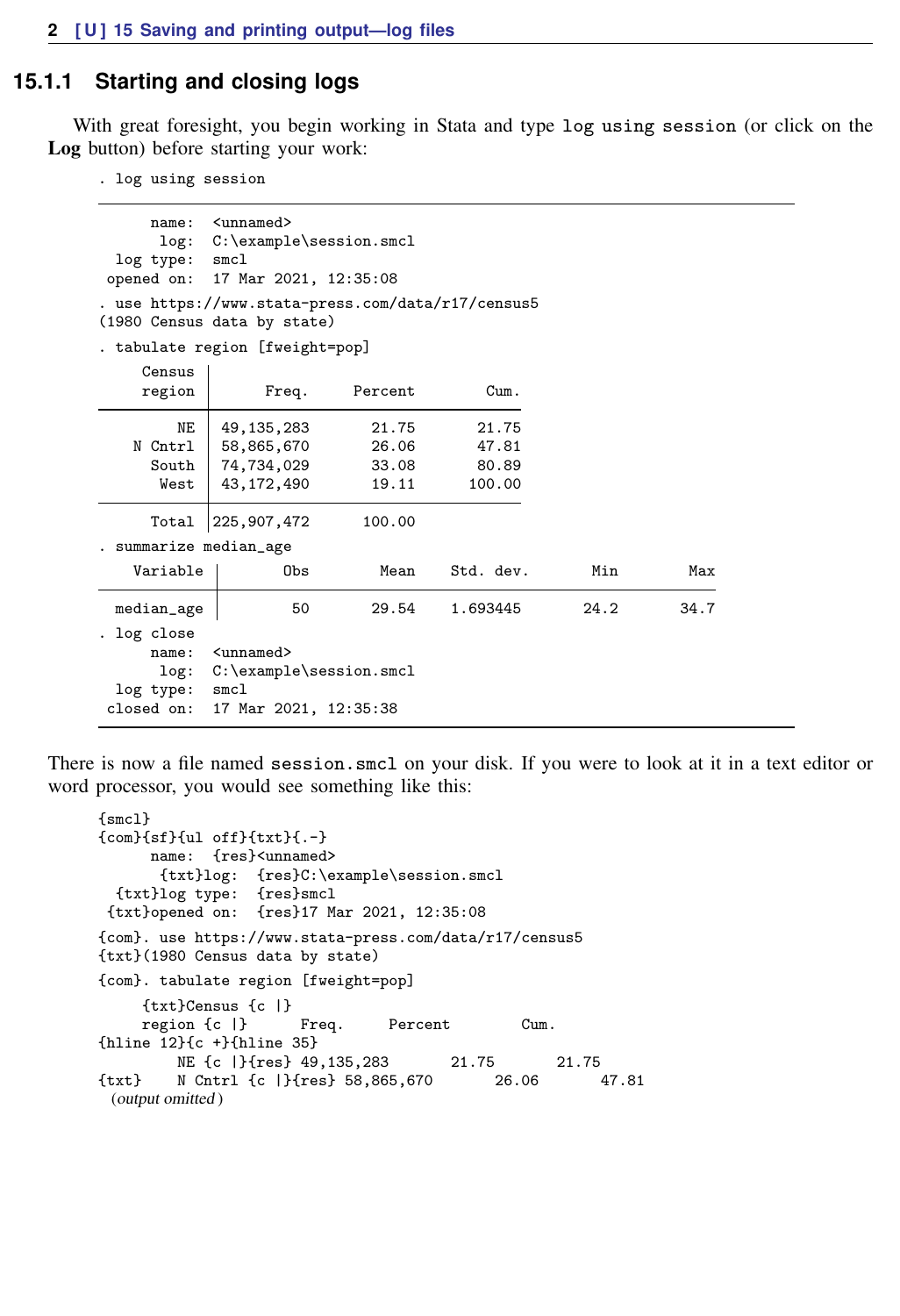What you are seeing is SMCL, which Stata understands. Here is the result of typing the file using Stata's type command:

. type session.smcl

| name:<br>log type: smcl                                                                                                                      | <unnamed><br/>log: C:\example\session.smcl<br/>opened on: 17 Mar 2021, 12:35:08</unnamed> |         |           |      |      |
|----------------------------------------------------------------------------------------------------------------------------------------------|-------------------------------------------------------------------------------------------|---------|-----------|------|------|
| . use https://www.stata-press.com/data/r17/census5<br>(1980 Census data by state)                                                            |                                                                                           |         |           |      |      |
|                                                                                                                                              | . tabulate region [fweight=pop]                                                           |         |           |      |      |
| Census<br>region                                                                                                                             | Freq.                                                                                     | Percent | Cum.      |      |      |
| NE                                                                                                                                           | 49, 135, 283                                                                              | 21.75   | 21.75     |      |      |
| N Cntrl                                                                                                                                      | 58,865,670                                                                                | 26.06   | 47.81     |      |      |
| South                                                                                                                                        | 74,734,029                                                                                | 33.08   | 80.89     |      |      |
| West                                                                                                                                         | 43, 172, 490                                                                              | 19.11   | 100.00    |      |      |
| Total                                                                                                                                        | 225,907,472                                                                               | 100.00  |           |      |      |
| . summarize median_age                                                                                                                       |                                                                                           |         |           |      |      |
| Variable                                                                                                                                     | Obs                                                                                       | Mean    | Std. dev. | Min  | Max  |
| median_age                                                                                                                                   | 50                                                                                        | 29.54   | 1.693445  | 24.2 | 34.7 |
| . log close<br>$\langle$ unnamed $\rangle$<br>name:<br>log: C:\example\session.smcl<br>log type: smcl<br>closed on:<br>17 Mar 2021, 12:35:38 |                                                                                           |         |           |      |      |

.

What you will see is a perfect copy of what you previously saw. If you use Stata to print the file, you will get a perfect printed copy, too.

SMCL files can be translated to plain text, which is a format more useful for inclusion into a word processing document. If you type translate *filename*.smcl *filename*.log, Stata will translate *filename*.smcl to text and store the result in *filename*.log:

. translate session.smcl session.log

The resulting file session.log looks like this:

-------------------------------------------------------------------------------

| name:                                                                             | <unnamed></unnamed>              |       |       |  |
|-----------------------------------------------------------------------------------|----------------------------------|-------|-------|--|
|                                                                                   | log: C:\example\session.smcl     |       |       |  |
| log type: smcl                                                                    |                                  |       |       |  |
|                                                                                   | opened on: 17 Mar 2021, 12:35:08 |       |       |  |
| . use https://www.stata-press.com/data/r17/census5<br>(1980 Census data by state) |                                  |       |       |  |
|                                                                                   | . tabulate region [fweight=pop]  |       |       |  |
| Census                                                                            |                                  |       |       |  |
|                                                                                   | region   Freq. Percent           |       | Cum.  |  |
|                                                                                   | NE   49.135.283                  | 21.75 | 21.75 |  |
|                                                                                   |                                  |       |       |  |
|                                                                                   | N Cntrl   58,865,670             | 26.06 | 47.81 |  |
|                                                                                   | South   74,734,029               | 33.08 | 80.89 |  |
| (output omitted)                                                                  |                                  |       |       |  |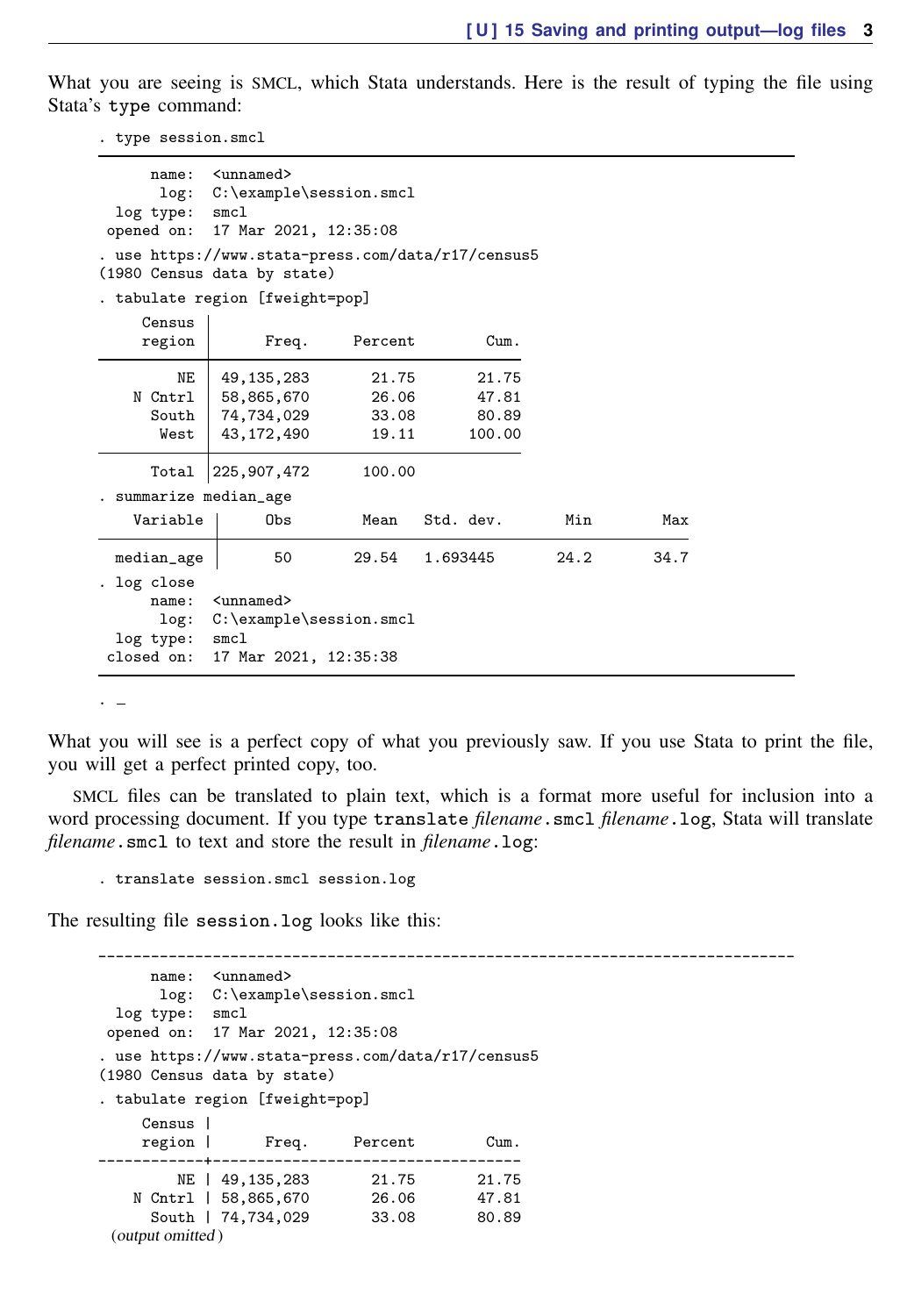When you use translate to create *filename*.log from *filename*.smcl, *filename*.log must not already exist:

```
. translate session.smcl session.log
file session.log already exists
r(602);
```
If the file does already exist and you wish to overwrite the existing copy, you can specify the replace option:

. translate session.smcl session.log, replace

See [R] [translate](https://www.stata.com/manuals/rtranslate.pdf#rtranslate) for more information.

On Windows and Mac, you can also convert your SMCL file to a PDF to share it more easily with others:

. translate session.smcl session.pdf

See [R] [translate](https://www.stata.com/manuals/rtranslate.pdf#rtranslate) for more information.

If you prefer, you can skip the SMCL and create text logs directly, either by specifying that you want the log in text format,

. log using session, text

or by specifying that the file to be created be a .log file:

. log using session.log

<span id="page-3-0"></span>If you wish to suppress the header and footer information log usually displays when you open and close a [log](https://www.stata.com/manuals/rlog.pdf#rlog), you can specify the nomsg option with log using and log close. See  $[**R**]$  log.

#### **15.1.2 Appending to an existing log**

Stata never lets you accidentally write over an existing log file. If you have an existing log file and you want to continue logging, you have three choices:

- create a new log file
- append the new log onto the existing log file by typing log using *logname*, append
- replace the existing log file by typing log using *logname*, replace

For example, if you have an existing log file named session.smcl, you might type

. log using session, append

<span id="page-3-1"></span>to append the new log to the end of the existing log file, session.smcl.

#### **15.1.3 Suspending and resuming logging**

Once you have started logging your session, you can turn logging on and off. When you turn logging off, Stata temporarily stops recording your session but leaves the log file open. When you turn logging back on, Stata continues to record your session, appending the additional record to the end of the file.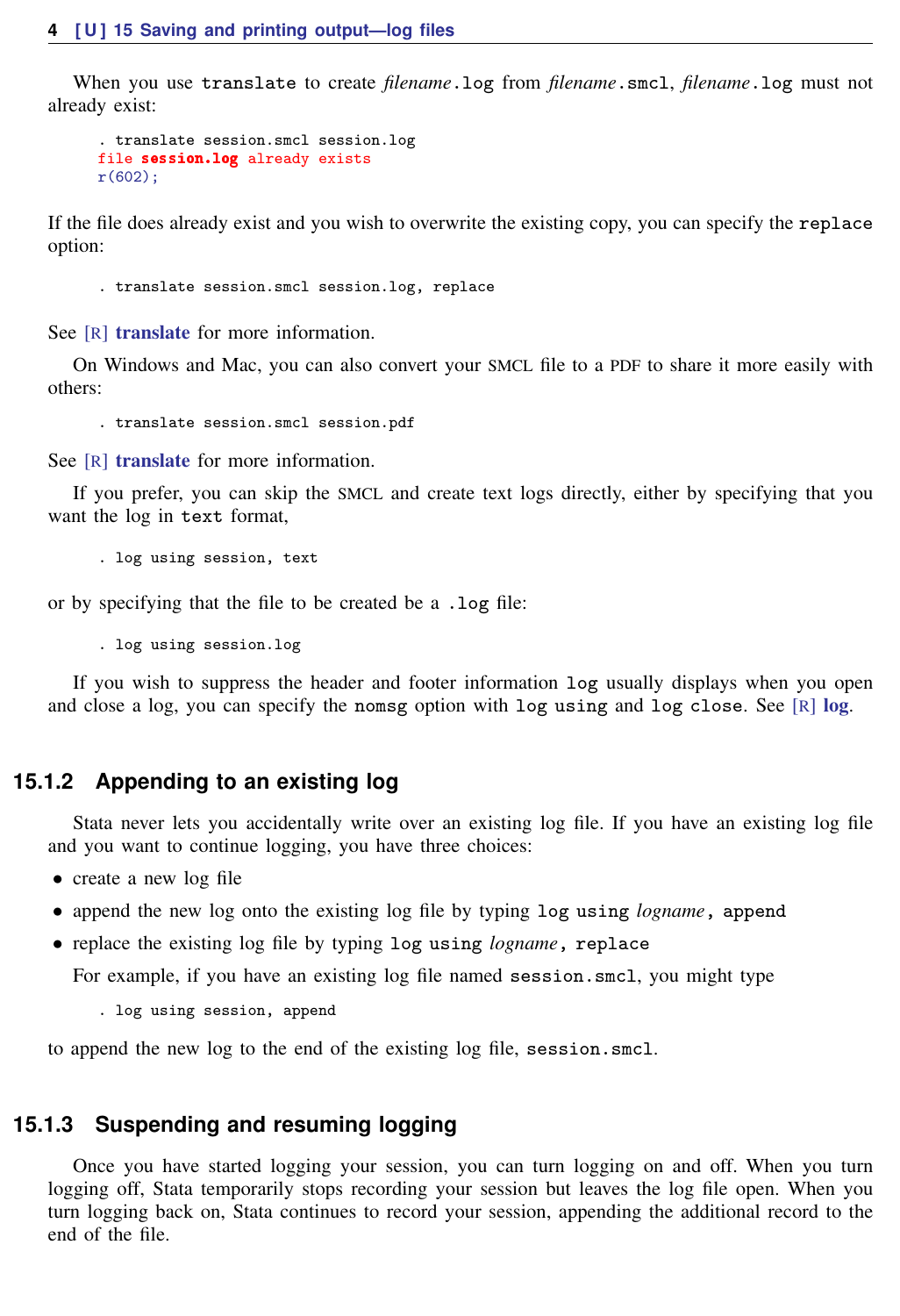Say that the first time something interesting happens, you type log using results (or click on Log and open results.smcl). You then retype the command that produced the interesting result (or double-click on the command in the History window, or use the  $PgUp$  key to retrieve the command: see  $[U]$  10 Keyboard use). You now have a copy of the interesting result saved in the log file.

You are now reasonably sure that nothing interesting will occur, at least for a while. Rather than type log close, however, you type log off, or you click on Log and choose Suspend. From now on, nothing goes into the file. The next time something interesting happens, you type log on (or click on Log and choose Resume) and reissue the (interesting) command. After that, you type log off. You keep working like this—toggling the log on and off.

## <span id="page-4-0"></span>**15.2 Placing comments in logs**

Stata treats lines starting with a "\*" as comments and ignores them. Thus, if you are working interactively and wish to make a comment, you can type "\*" followed by your comment:

```
. * check that all the spells are completed
.
```
Stata ignores your comment, but if you have a log going the comment now appears in the file.

#### □ Technical note

log can be combined with #review (see [U[\] 10 Keyboard use](https://www.stata.com/manuals/u10.pdf#u10Keyboarduse)) to bail you out when you have not adequately planned ahead. Say that you have been working in front of your computer, and you now realize that you have done what you wanted to do. Unfortunately, you are not sure exactly what it is you have done. Did you make a mistake? Could you reproduce the result? Unfortunately, you have not been logging your output. Typing #review will allow you to look over what commands you have issued, and, combined with log, will allow you to make a record. You can also see the commands that you have issued in the History window. You can save those commands to a file by selecting the commands to save, right-clicking on the History window, and selecting **Save Selected...**.

Type log using *filename*. Type #review 100. Stata will list the last 100 commands you gave, or however many it has stored. Because log is making a record, that list will also be stored in the file. Finally, type log close.

 $\Box$ 

## <span id="page-4-1"></span>**15.3 Logging only what you type**

Log files record everything that happens during a session, both what you type and what Stata produces in response.

Stata can also produce command log files—files that contain only what you type. These files are perfect for later going back and creating a Stata do-file.

cmdlog creates command log files, and its basic syntax is

| cmdlog using filename  , append replace   creates filename.txt |                                      |
|----------------------------------------------------------------|--------------------------------------|
| cmdlog off                                                     | temporarily suspends command logging |
| cmdlog on                                                      | resumes command logging              |
| cmdlog close                                                   | closes the command log file          |

See  $[R]$  [log](https://www.stata.com/manuals/rlog.pdf#rlog) for all the details.